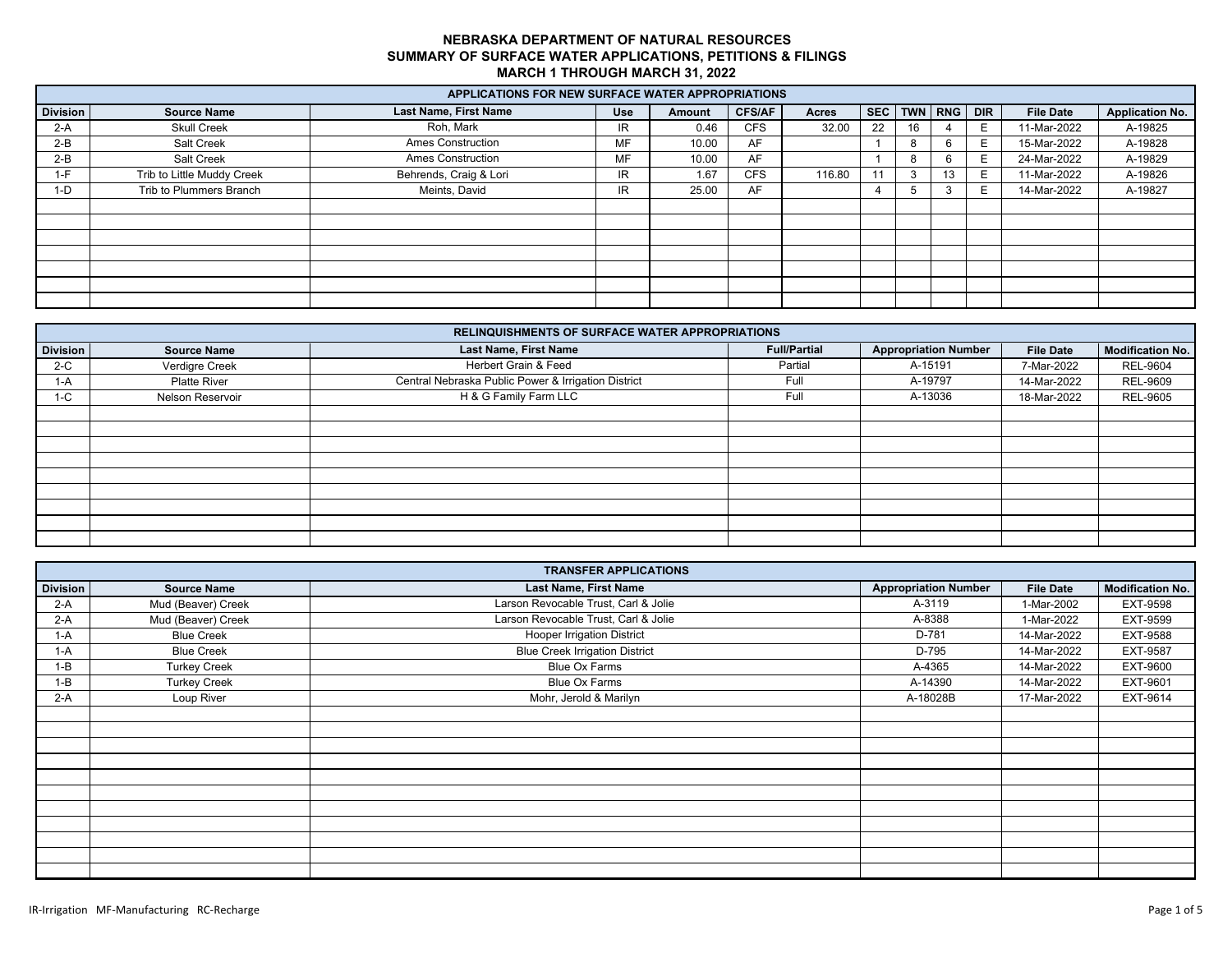|                 |                         | <b>MAPS/PLANS FILED</b>  |                             |                         |                       |    |                  |                   |
|-----------------|-------------------------|--------------------------|-----------------------------|-------------------------|-----------------------|----|------------------|-------------------|
| <b>Division</b> | <b>Source Name</b>      | Last Name, First Name    | <b>Appropriation Number</b> |                         | SEC   TWN   RNG   DIR |    | <b>File Date</b> | <b>Map Number</b> |
| $1-D$           | Trib to Plummers Branch | Meints, David A          | A-19827                     | 4                       |                       | E. | 14-Mar-2022      | 20927             |
| $1 - B$         | <b>Turkey Creek</b>     | Blue Ox Farms            | A-4365                      | 20                      | 16                    | W  | 11-Mar-2022      | 20918             |
| $1 - B$         | <b>Turkey Creek</b>     | Blue Ox Farms            | A-14390                     | 20                      | 16                    | W  | 11-Mar-2022      | 20919             |
| $2-B$           | Salt Creek              | <b>Ames Construction</b> | A-19829                     | $\overline{\mathbf{1}}$ | 6                     | E. | 24-Mar-2022      | 20944             |
|                 |                         |                          |                             |                         |                       |    |                  |                   |
|                 |                         |                          |                             |                         |                       |    |                  |                   |
|                 |                         |                          |                             |                         |                       |    |                  |                   |
|                 |                         |                          |                             |                         |                       |    |                  |                   |
|                 |                         |                          |                             |                         |                       |    |                  |                   |
|                 |                         |                          |                             |                         |                       |    |                  |                   |
|                 |                         |                          |                             |                         |                       |    |                  |                   |
|                 |                         |                          |                             |                         |                       |    |                  |                   |
|                 |                         |                          |                             |                         |                       |    |                  |                   |
|                 |                         |                          |                             |                         |                       |    |                  |                   |
|                 |                         |                          |                             |                         |                       |    |                  |                   |
|                 |                         |                          |                             |                         |                       |    |                  |                   |
|                 |                         |                          |                             |                         |                       |    |                  |                   |
|                 |                         |                          |                             |                         |                       |    |                  |                   |

|          | APPLICATIONS FOR APPROVAL OF PLANS FOR DAMS |                       |            |                                              |  |  |  |  |                  |                    |
|----------|---------------------------------------------|-----------------------|------------|----------------------------------------------|--|--|--|--|------------------|--------------------|
| Division | Dam Name                                    | Last Name, First Name | <b>Use</b> | Appropriation Number   SEC   TWN   RNG   DIR |  |  |  |  | <b>File Date</b> | <b>Plan Number</b> |
|          |                                             |                       |            |                                              |  |  |  |  |                  |                    |
|          |                                             |                       |            |                                              |  |  |  |  |                  |                    |
|          |                                             |                       |            |                                              |  |  |  |  |                  |                    |
|          |                                             |                       |            |                                              |  |  |  |  |                  |                    |
|          |                                             |                       |            |                                              |  |  |  |  |                  |                    |

|                 | PETITIONS FOR VARIANCE |                                                     |           |                             |                  |                  |  |  |  |  |  |  |
|-----------------|------------------------|-----------------------------------------------------|-----------|-----------------------------|------------------|------------------|--|--|--|--|--|--|
| <b>Division</b> | <b>Source Name</b>     | <b>Last Name, First Name</b>                        | Use       | <b>Appropriation Number</b> | <b>File Date</b> | Modification No. |  |  |  |  |  |  |
| 1-A             | Platte River           | Central Nebraska Public Power & Irrigation District | <b>RC</b> |                             | 14-Mar-2022      | VAR-9610         |  |  |  |  |  |  |
|                 |                        |                                                     |           |                             |                  |                  |  |  |  |  |  |  |
|                 |                        |                                                     |           |                             |                  |                  |  |  |  |  |  |  |
|                 |                        |                                                     |           |                             |                  |                  |  |  |  |  |  |  |
|                 |                        |                                                     |           |                             |                  |                  |  |  |  |  |  |  |
|                 |                        |                                                     |           |                             |                  |                  |  |  |  |  |  |  |
|                 |                        |                                                     |           |                             |                  |                  |  |  |  |  |  |  |
|                 |                        |                                                     |           |                             |                  |                  |  |  |  |  |  |  |
|                 |                        |                                                     |           |                             |                  |                  |  |  |  |  |  |  |
|                 |                        |                                                     |           |                             |                  |                  |  |  |  |  |  |  |
|                 |                        |                                                     |           |                             |                  |                  |  |  |  |  |  |  |

|          | <b>CONSTRUCTION CERTIFICATIONS OF DAMS</b> |                       |            |                                              |  |  |  |  |                  |                    |
|----------|--------------------------------------------|-----------------------|------------|----------------------------------------------|--|--|--|--|------------------|--------------------|
| Division | <b>Source Name</b>                         | Last Name, First Name | <b>Use</b> | Appropriation Number   SEC   TWN   RNG   DIR |  |  |  |  | <b>File Date</b> | <b>Plan Number</b> |
|          |                                            |                       |            |                                              |  |  |  |  |                  |                    |
|          |                                            |                       |            |                                              |  |  |  |  |                  |                    |
|          |                                            |                       |            |                                              |  |  |  |  |                  |                    |
|          |                                            |                       |            |                                              |  |  |  |  |                  |                    |
|          |                                            |                       |            |                                              |  |  |  |  |                  |                    |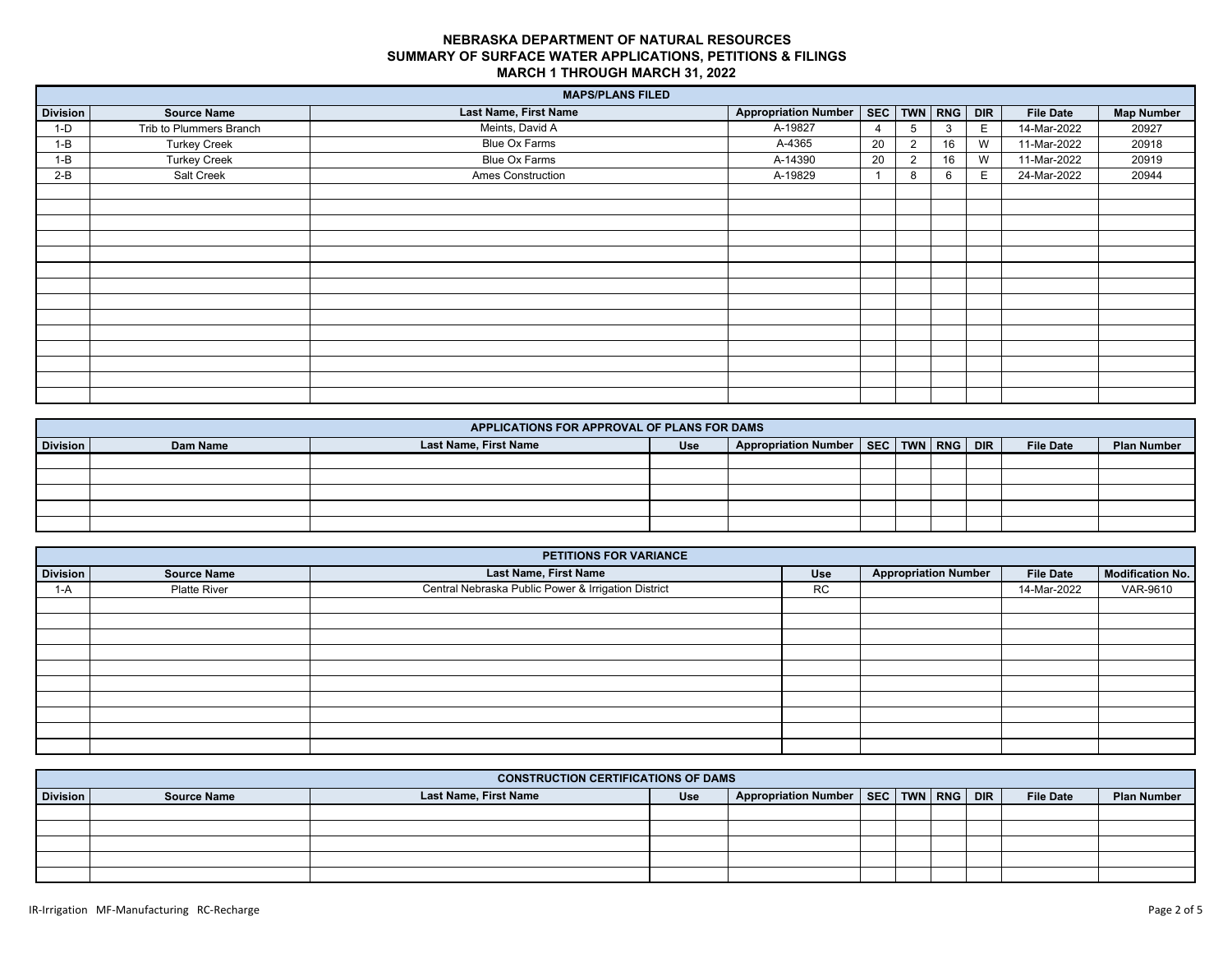|                 |                       | PROVISIONAL RELINQUISHMENTS OF SURFACE WATER APPROPRIATIONS BY AN IRRIGATION DISTRICT |                             |              |                  |                         |
|-----------------|-----------------------|---------------------------------------------------------------------------------------|-----------------------------|--------------|------------------|-------------------------|
| <b>Division</b> | <b>Source Name</b>    | <b>Irrigation District</b>                                                            | <b>Appropriation Number</b> | <b>Acres</b> | <b>File Date</b> | <b>Modification No.</b> |
| $2-A$           | Calamus River         | Twin Loups Reclamation District                                                       | A-9642                      | 563.00       | 1-Mar-2022       | 9411                    |
| $2-A$           | North Loup River      | Twin Loups Reclamation District                                                       | A-15088                     | 604.30       | 1-Mar-2022       | 9412                    |
| $2-A$           | Calamus Reservoir     | Twin Loups Reclamation District                                                       | A-18290                     | 199.10       | 1-Mar-2022       | 9416                    |
| $2-A$           | Davis Creek Reservoir | Twin Loups Reclamation District                                                       | A-18291                     | 4.60         | 1-Mar-2022       | 9417                    |
| $2-A$           | Calamus Reservoir     | Twin Loups Reclamation District                                                       | A-19425                     | 7.00         | 1-Mar-2022       | 9418                    |
| $2-A$           | Calamus River         | Twin Loups Reclamation District                                                       | A-15089                     | 41.30        | 1-Mar-2022       | 9413                    |
| $2-A$           | Calamus Reservoir     | Twin Loups Reclamation District                                                       | A-17602                     | 405.20       | 1-Mar-2022       | 9415                    |
| $2-A$           | Davis Creek Reservoir | Twin Loups Reclamation District                                                       | A-17105                     | 102.00       | 1-Mar-2022       | 9414                    |
| $1-A$           | North Platte River    | Pathfinder Irrigation District                                                        | A-768                       | 102.50       | 14-Mar-2022      | 9611                    |
|                 |                       |                                                                                       |                             |              |                  |                         |
|                 |                       |                                                                                       |                             |              |                  |                         |
|                 |                       |                                                                                       |                             |              |                  |                         |
|                 |                       |                                                                                       |                             |              |                  |                         |
|                 |                       |                                                                                       |                             |              |                  |                         |
|                 |                       |                                                                                       |                             |              |                  |                         |
|                 |                       |                                                                                       |                             |              |                  |                         |
|                 |                       |                                                                                       |                             |              |                  |                         |
|                 |                       |                                                                                       |                             |              |                  |                         |
|                 |                       |                                                                                       |                             |              |                  |                         |
|                 |                       |                                                                                       |                             |              |                  |                         |
|                 |                       |                                                                                       |                             |              |                  |                         |
|                 |                       |                                                                                       |                             |              |                  |                         |
|                 |                       |                                                                                       |                             |              |                  |                         |

|                 |                       | NOTIFICATIONS OF REASSIGNMENT OF SURFACE WATER APPROPRIATIONS BY AN IRRIGATION DISTRICT |                             |        |                  |                         |
|-----------------|-----------------------|-----------------------------------------------------------------------------------------|-----------------------------|--------|------------------|-------------------------|
| <b>Division</b> | <b>Source Name</b>    | <b>Irrigation District</b>                                                              | <b>Appropriation Number</b> | Acres  | <b>File Date</b> | <b>Modification No.</b> |
| $2-A$           | North Loup River      | Twin Loups Reclamation District                                                         | A-15088                     | 612.10 | 1-Mar-2022       | 9420                    |
| $2-A$           | <b>Calamus River</b>  | Twin Loups Reclamation District                                                         | A-15089                     | 41.30  | 1-Mar-2022       | 9421                    |
| $2-A$           | Calamus Reservoir     | Twin Loups Reclamation District                                                         | A-18290                     | 199.3  | 1-Mar-2022       | 9424                    |
| $2-A$           | Davis Creek Reservoir | Twin Loups Reclamation District                                                         | A-18291                     | 4.60   | 1-Mar-2022       | 9425                    |
| $2-A$           | Calamus Reservoir     | Twin Loups Reclamation District                                                         | A-19425                     | 7.00   | 1-Mar-2022       | 9426                    |
| $2-A$           | Calamus Reservoir     | Twin Loups Reclamation District                                                         | A-17602                     | 412.80 | 1-Mar-2022       | 9423                    |
| $2-A$           | <b>Calamus River</b>  | Twin Loups Reclamation District                                                         | A-9642                      | 570.80 | 1-Mar-2022       | 9419                    |
| $2-A$           | Davis Creek Reservoir | Twin Loups Reclamation District                                                         | A-17105                     | 102.00 | 1-Mar-2022       | 9422                    |
| $1-A$           | North Platte River    | Pathfinder Irrigation District                                                          | A-768                       | 102.50 | 14-Mar-2022      | 9612                    |
| $1-A$           | <b>Platte River</b>   | Central Nebraska Public Power & Irrigation District                                     | A-2355 & A-10281            | 372.00 | 14-Mar-2022      | 9607                    |
| $1-A$           | Kingsley Reservoir    | Central Nebraska Public Power & Irrigation District                                     | A-3476                      | 372.00 | 14-Mar-2022      | 9608                    |
|                 |                       |                                                                                         |                             |        |                  |                         |
|                 |                       |                                                                                         |                             |        |                  |                         |
|                 |                       |                                                                                         |                             |        |                  |                         |
|                 |                       |                                                                                         |                             |        |                  |                         |
|                 |                       |                                                                                         |                             |        |                  |                         |
|                 |                       |                                                                                         |                             |        |                  |                         |
|                 |                       |                                                                                         |                             |        |                  |                         |
|                 |                       |                                                                                         |                             |        |                  |                         |
|                 |                       |                                                                                         |                             |        |                  |                         |
|                 |                       |                                                                                         |                             |        |                  |                         |
|                 |                       |                                                                                         |                             |        |                  |                         |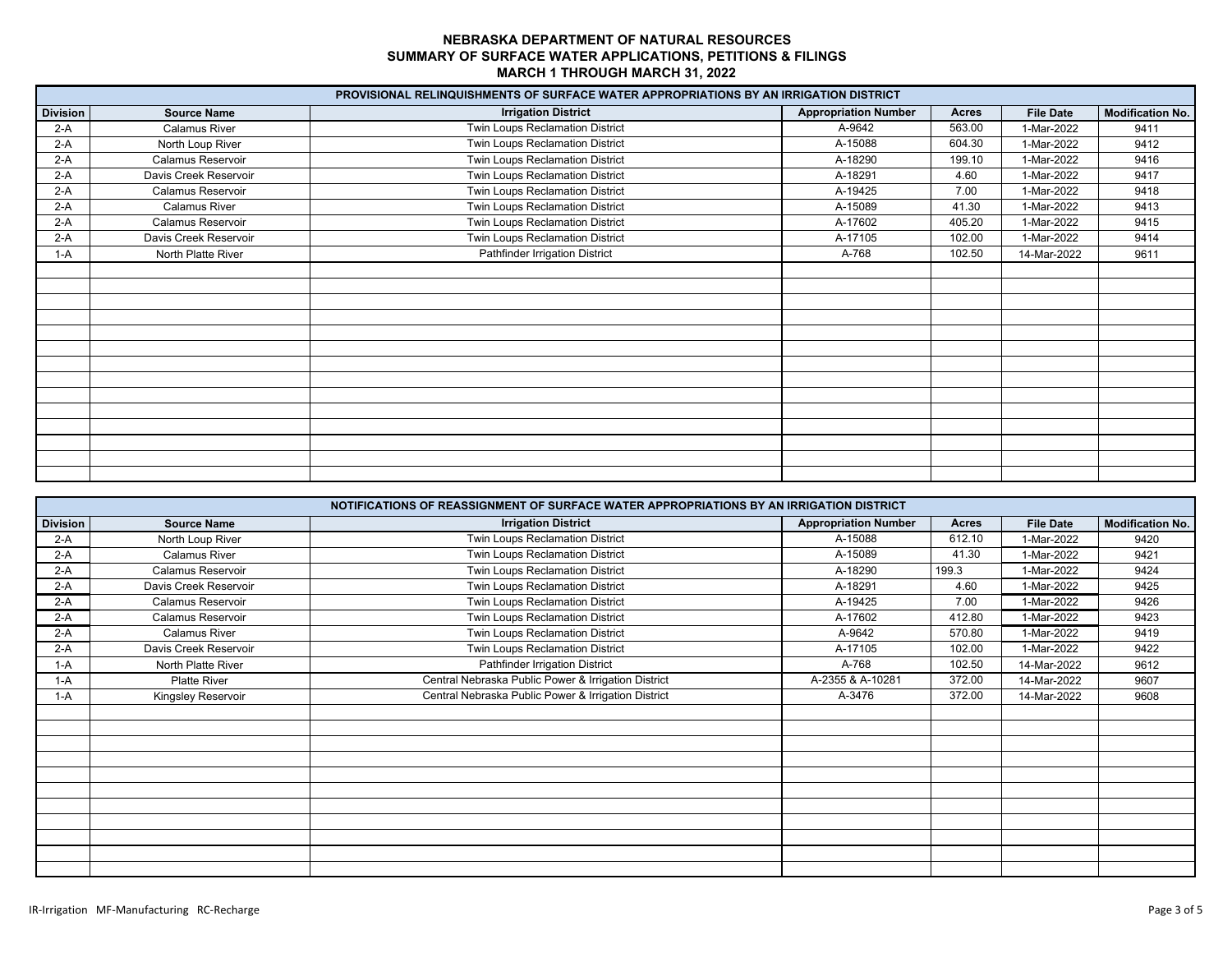|                 | <b>MISCELLANEOUS PETITIONS</b> |                       |            |                                              |  |  |  |  |                  |                  |
|-----------------|--------------------------------|-----------------------|------------|----------------------------------------------|--|--|--|--|------------------|------------------|
| <b>Division</b> | <b>Source Name</b>             | Last Name, First Name | <b>Use</b> | Appropriation Number   SEC   TWN   RNG   DIR |  |  |  |  | <b>File Date</b> | Modification No. |
|                 |                                |                       |            |                                              |  |  |  |  |                  |                  |
|                 |                                |                       |            |                                              |  |  |  |  |                  |                  |
|                 |                                |                       |            |                                              |  |  |  |  |                  |                  |
|                 |                                |                       |            |                                              |  |  |  |  |                  |                  |
|                 |                                |                       |            |                                              |  |  |  |  |                  |                  |

|          | PETITIONS FOR A PERMIT TO CHANGE THE LOCATION OF DIVERSION |                                 |                                              |    |     |    |              |                  |                         |  |
|----------|------------------------------------------------------------|---------------------------------|----------------------------------------------|----|-----|----|--------------|------------------|-------------------------|--|
| Division | <b>Source Name</b>                                         | <b>Last Name, First Name</b>    | Appropriation Number   SEC   TWN   RNG   DIR |    |     |    |              | <b>File Date</b> | <b>Modification No.</b> |  |
| $2-D$    | <b>White River</b>                                         | White River Irrigation District | D-477                                        | 35 | -32 | 52 | $\mathbf{M}$ | 14-Mar-2022      | RLP-9613                |  |
|          |                                                            |                                 |                                              |    |     |    |              |                  |                         |  |
|          |                                                            |                                 |                                              |    |     |    |              |                  |                         |  |
|          |                                                            |                                 |                                              |    |     |    |              |                  |                         |  |

|                 | PETITIONS FOR EXTENSION OF TIME |                       |            |                             |                  |                  |  |  |  |  |  |
|-----------------|---------------------------------|-----------------------|------------|-----------------------------|------------------|------------------|--|--|--|--|--|
| <b>Division</b> | <b>Source Name</b>              | Last Name, First Name | <b>Use</b> | <b>Appropriation Number</b> | <b>File Date</b> | Modification No. |  |  |  |  |  |
|                 |                                 |                       |            |                             |                  |                  |  |  |  |  |  |
|                 |                                 |                       |            |                             |                  |                  |  |  |  |  |  |
|                 |                                 |                       |            |                             |                  |                  |  |  |  |  |  |
|                 |                                 |                       |            |                             |                  |                  |  |  |  |  |  |

| APPLICATIONS FOR A SPECIAL PERMIT TO DRILL A WATER WELL WITHOUT REGARD TO MINIMUM STATUTORY SPACING |             |                       |            |            |            |            |                  |                        |  |  |
|-----------------------------------------------------------------------------------------------------|-------------|-----------------------|------------|------------|------------|------------|------------------|------------------------|--|--|
| <b>Division</b>                                                                                     | Source Name | Last Name, First Name | <b>SEC</b> | <b>TWN</b> | <b>RNG</b> | <b>DIR</b> | <b>File Date</b> | <b>Application No.</b> |  |  |
|                                                                                                     |             |                       |            |            |            |            |                  |                        |  |  |
|                                                                                                     |             |                       |            |            |            |            |                  |                        |  |  |

|                 | APPLICATIONS FOR A MUNICIPAL & RURAL DOMESTIC GROUND WATER TRANSFERS PERMIT |                       |            |  |         |            |                  |                        |  |  |
|-----------------|-----------------------------------------------------------------------------|-----------------------|------------|--|---------|------------|------------------|------------------------|--|--|
| <b>Division</b> | <b>Source Name</b>                                                          | Last Name, First Name | <b>SEC</b> |  | TWN RNG | <b>DIR</b> | <b>File Date</b> | <b>Application No.</b> |  |  |
|                 |                                                                             |                       |            |  |         |            |                  |                        |  |  |
|                 |                                                                             |                       |            |  |         |            |                  |                        |  |  |
|                 |                                                                             |                       |            |  |         |            |                  |                        |  |  |

|          | <b>DISTRICT TRANSFERS / MAP TRANSFERS</b> |                            |                  |                  |  |  |  |  |  |  |  |
|----------|-------------------------------------------|----------------------------|------------------|------------------|--|--|--|--|--|--|--|
| Division | <b>Source Name</b>                        | <b>Irrigation District</b> | <b>File Date</b> | Modification No. |  |  |  |  |  |  |  |
|          |                                           |                            |                  |                  |  |  |  |  |  |  |  |
|          |                                           |                            |                  |                  |  |  |  |  |  |  |  |
|          |                                           |                            |                  |                  |  |  |  |  |  |  |  |

|          |                    | PERMITS TO TRANSFER GROUND WATER TO ADJOINING STATE |            |            |            |            |                  |                        |
|----------|--------------------|-----------------------------------------------------|------------|------------|------------|------------|------------------|------------------------|
| Division | <b>Source Name</b> | <b>Last Name, First Name</b>                        | <b>SEC</b> | <b>TWN</b> | <b>RNG</b> | <b>DIR</b> | <b>File Date</b> | <b>Application No.</b> |
|          |                    |                                                     |            |            |            |            |                  |                        |
|          |                    |                                                     |            |            |            |            |                  |                        |

|                 |                    | <b>INDUSTRIAL TRANSFER NOTICES</b> |            |             |                  |                        |
|-----------------|--------------------|------------------------------------|------------|-------------|------------------|------------------------|
| <b>Division</b> | <b>Source Name</b> | <b>Last Name, First Name</b>       | <b>SEC</b> | TWN RNG DIR | <b>File Date</b> | <b>Application No.</b> |
|                 |                    |                                    |            |             |                  |                        |
|                 |                    |                                    |            |             |                  |                        |
|                 |                    |                                    |            |             |                  |                        |